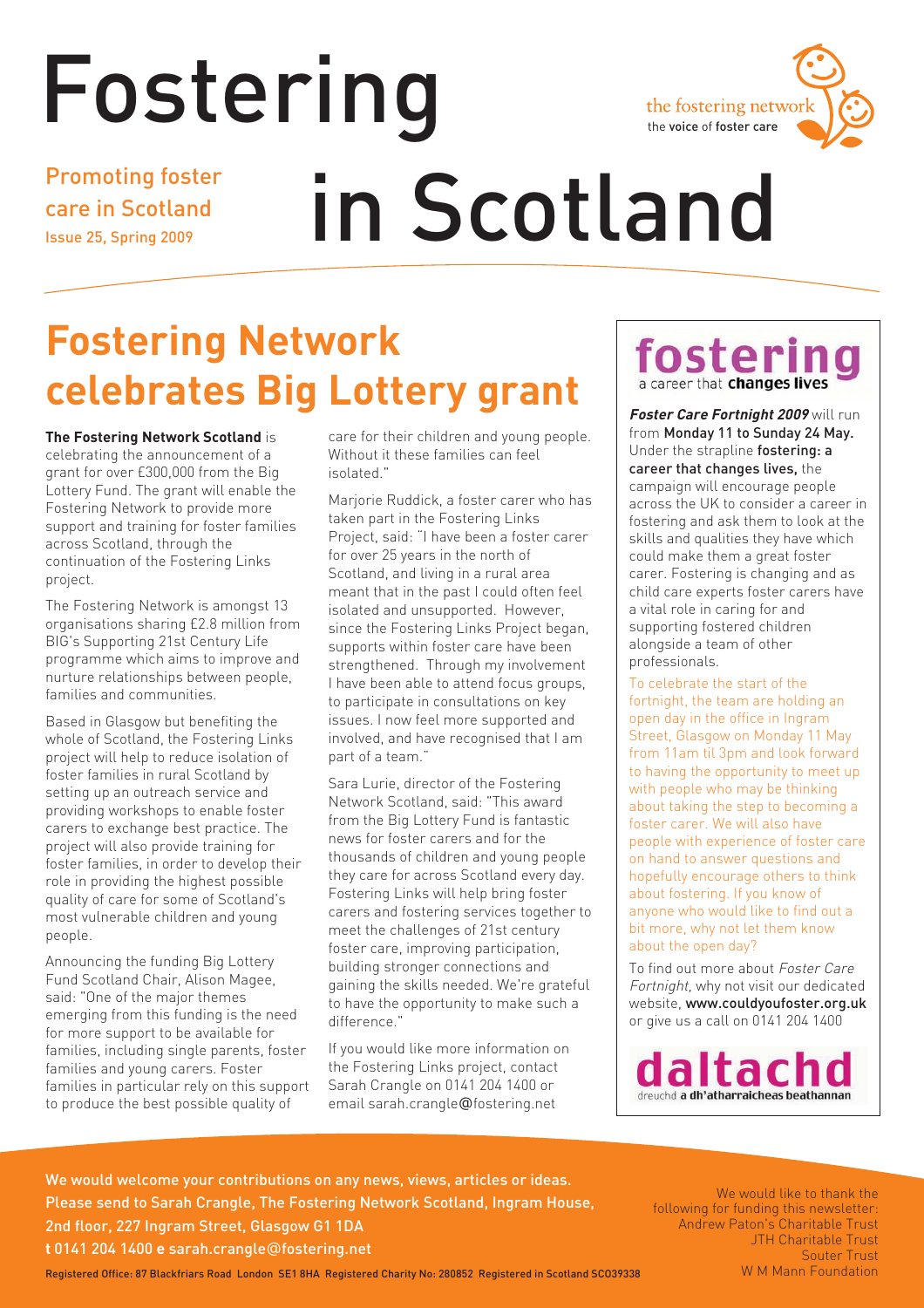### **Contact us at:**

The Fostering Network Scotland Ingram House, 2nd floor 227 Ingram Street Glasgow G1 1DA

**t** 0141 204 1400 **f** 0141 204 6588 **e** scotland@fostering.net

#### **www.fostering.net**

**Advice, Information & Mediation**  Sandra Moody t 0141 204 1400 Sue Hardman (North East) t 01330 811896

**Core team** Linda Curran (office manager) Deborah Cook (administrator)

**Director** Sara Lurie

**Project worker** Sarah Crangle

**Training Team** Sue Robertson (training manager) Joy Crawford (administrator)

### **Careers Scotland Support for Foster Carers**

**Research shows** that parents and carers are the most important influence on a child's career aspirations and choices. Careers Scotland recognise that young people in care may require additional support at key stages, such as when making subject choices in school or deciding on the future options available to them before they leave school. Careers Scotland is therefore keen to work with individual foster carers or foster carer networks to support them to help the young people in their care make well informed career decisions.

Careers Scotland has a range of resources that can help foster carers and young people discuss career options. These activities have been designed to stimulate and provoke discussion with young people on their career. They can help identify the key issues they face and how you can support them more effectively. There are three ways you can find out more about how Careers Scotland can help:

- By visiting the Careers Scotland website **www.careers-scotland.org.uk** where you will find:
	- a section especially for parents and carers
	- information and activities that will help you talk about career decisions young people need to make
	- links to other useful websites
- calling the national helpline on 0845 8 502 502
- dropping in at your local Careers Scotland Centre

# **Hello and welcome**

**Hello and welcome** to the latest edition of Fostering in Scotland. In this edition we will update you with what's new at the Fostering Network. We will also feedback some developments from within the Scottish Government and more locally will share some of what is happening nearer to you.

We always welcome your contributions to the newsletter and would love to have more of your views and ideas in future editions. If you have any news or thoughts to share, please do get in touch!

The team are also delighted that we have been granted some additional funding, not only to continue this newsletter as part of the Fostering Links project, but also to

hold more meetings and events across the country.

And having received generous donations for work with children and young people we would love to be able to develop a newsletter for children and young people: those in foster care and the sons and daughters of foster carers. So, if you know of any young people who would like to get involved in this - whether submitting their thoughts, stories, experiences, poems or pictures, or who would like to find out more about being part of the production team, please do get in touch with us here in Glasgow!

Until next time, happy reading!

# Achievements and Aspirations

**On 26-27 June 2009** the Fostering Network will be holding a 2 day residential conference in London - Aspirations and Achievements: foster care in the 21st century. This conference will provide a unique opportunity to learn about the work of foster care associations in supporting foster carers and working collaboratively to improve fostering services across the country.

Tuesday

This is an excellent opportunity to further your professional development whilst taking a short break to London. Prices start from £170 for foster carers for the two days including accommodation.

For further information or to book a place please visit www.fostering.net/conferences or contact Jade Barton at the Fostering Network on 020 7620 6428,

jade.barton@fostering.net





# Dates for your diary

- **May**
- 6th the Fostering Network's Media skills training for foster carers training, Glasgow
- 7th the Fostering Network's Media skills training for foster carers training, Edinburgh
- 11-24th Foster Care Fortnight 2009
- 11th Open Day in the Fostering Network's Glasgow office, 11am til 3pm
- 13th University of Glasgow's Children and Young People's Mental Health conference
- 20th University of Glasgow's Helping Children and Young People to Cope with Loss and Grief conference

#### **June**

4th University of Glasgow's Self Harm in Children and Young People conference

- 11-12th SIRCC's annual conference, Crieff
- 26-27th the Fostering Network's Achievements & Aspirations Conference, London

#### **July**

12-17th IFCO's international foster care annual conference, Dublin

#### **August**

20th the Fostering Network's Recruiting and Retaining Foster Carers training course, Glasgow 25th the Fostering Network's Understanding the importance of Child's Play training course, Glasgow

#### **September**

1st-3rd the Fostering Network's Skills to Foster Leader's Course, Glasgow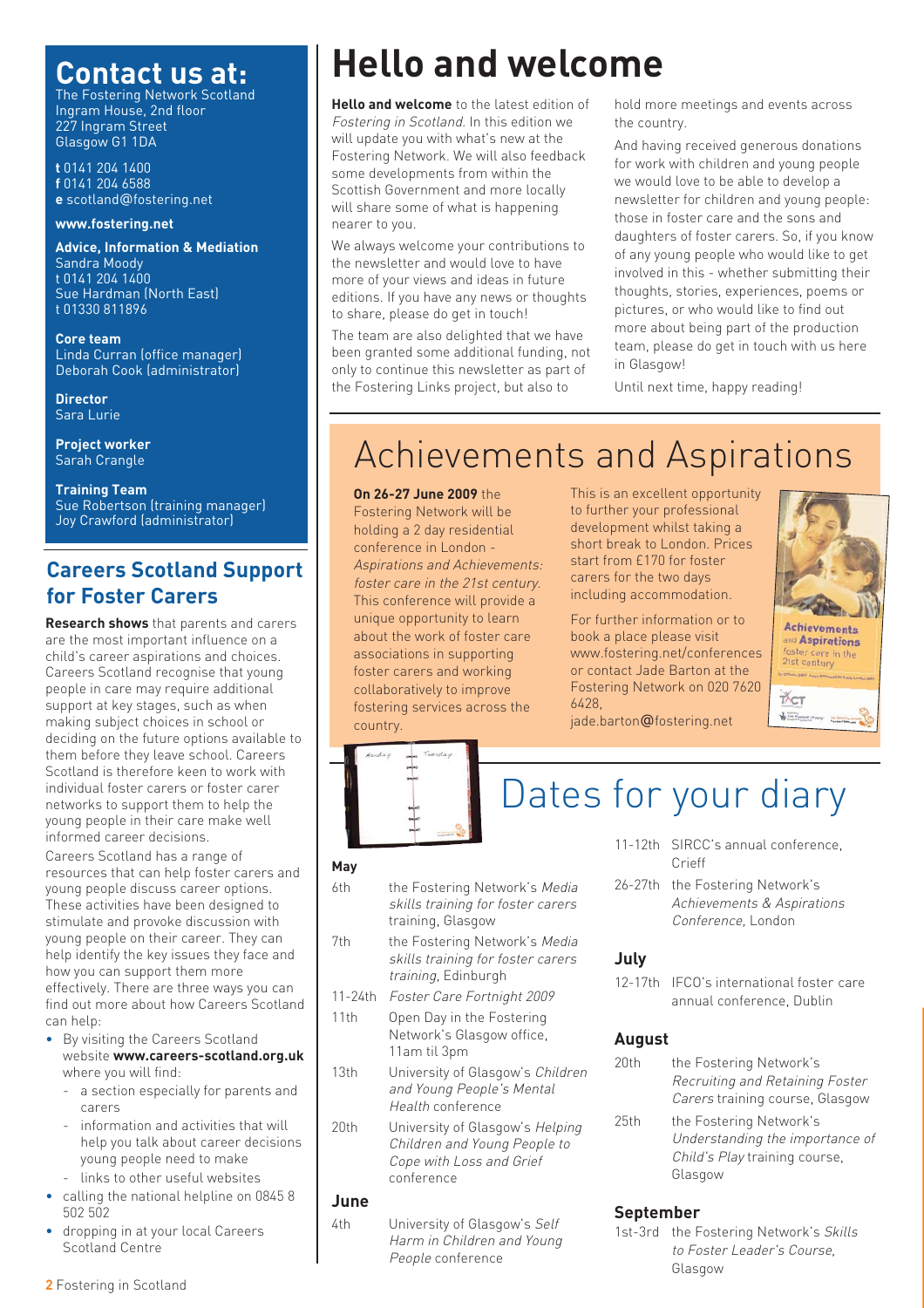# **Dear Members,**

**So far** it has been a very busy year for the Fostering Network with members' meetings in five locations across Scotland during March. All the staff worked very hard to make the events successful and I certainly enjoyed the debates and meeting so many carers and workers from across the country. Everyone was keen to get more detailed information on the impact of the forthcoming new legislation. This is a time of great change for foster care with new Looked After Children regulations about to be put to the Scottish Parliament and opportunities for considering permanence orders for children becoming a reality. The Fostering Network staff have been working closely with the team of people in the Scottish Government who have the unenviable job of finalising the regulations.

The report on Moving Forward in Kinship and Foster Care was published on the Government's web site in March and I hope that many of you will have a look at it. It can be downloaded from

#### www.scotland.gov.uk/Resource/Doc/2623 56/0078450.pdf

The group involved in writing the report believes that the recommendations represent best practice. They are all focused on making foster and kinship care more able to meet the needs of a wide range of children, who have experienced neglect and lack of consistent affection and whose care presents many challenges.

One or two key points from the report:

- Children in well-selected. assessed and trained foster care placements have better outcomes and foster carers and looked after children have a positive profile locally and nationally.
- Sons and daughters who are involved fully in the assessment process feel better equipped to be part of a fostering household.
- Children's educational achievements are enhanced in living in a household

which values learning and where carers take opportunities for continued learning.

- Flexible and well resourced training opportunities for carers and agencies will improve experiences for children placed in foster care.
- Local authorities as "Corporate Parents" need to recognise the value of foster care and support carers in their task.

Permanence Orders which are designed to give greater security to children and carers who cannot live with their birth families will be introduced in the summer. The Courts will be able to grant a range of parental rights and responsibilities to a local authority and carers. These orders will allow carers to make more decisions about children for whom they are caring and increase the dependence on workers being involved in day to day issues. Getting a child a passport and agreeing school trips spring to mind as areas where carers need to have more rights and responsibilities. We all hope that the carers having these responsibilities will help to make children feel more secure. A lot of detail has still to be worked out in a short timescale and that means that we are all going to continue to be busy on that front. Further training on these new Permanence Orders will be rolled out in the Summer, but if you have any queries about how these will affect you or young people you are working with in the meantime, please get in touch.

We are delighted that fundraising efforts have been very positive so far this year and money has been coming in for us to do more work with young people. The shape of the programme of work with young people will be developed once we are clearer about the financial position, and we look forward to keeping you updated on what we will be doing and how you can get involved!

We are also really pleased that the Big Lottery Fund have granted us three years of funding for a continuation of the work of the Fostering Links project. This is wonderful news and I look forward to meetings across Scotland starting again on a regular basis and giving me the chance to get to know many more of you at those events.

Foster Care Fortnight starts on May 11th and Sara and Sarah will be working with the Scottish Government to organise a celebration of foster care at Edinburgh Castle. The fortnight is a time for carers and agencies to tell people about fostering and how to take forward their interest in hearing more. The team in Glasgow will also be opening their doors on Monday 11th May and welcome any prospective foster carers or those interested in finding out more about fostering.

I cannot recall a time when so much is happening and when foster care is firmly on the agenda of the politicians at local and national level! To keep foster care there we will all need to continue to inform, educate and encourage politicians and senior managers in the Councils to invest in fostering services. Sara and I continue to meet Adrian Clark, the Fostering Network Board member from Scotland regularly. This is to ensure that Adrian is well briefed about the issues that matter in Scotland and that the UK Board hear about them.

The rest of 2009 is going to be a busy and challenging time for the Fostering Network, just as the challenges you face daily in foster care placements and in agencies across Scotland. Thank you for your commitment as foster carers for children and as workers ensuring that foster carers and children are well supported and valued.

Best wishes

Black Arne

Anne Black Chair, Scottish Advisory Committee

### **Fostering Network publication's now available to buy online**

#### **All our publications** and

resources are now available to purchase online through our webpage,

**www.fosteringresources.co.uk**

Now you can also search and shop online at the click of a mouse! Or, if you prefer you can still order by post, phone, fax or email, and as a member of the Fostering Network you

are entitled to a discount on all of our materials.

Our publications aim to provide everyone involved in fostering with the information they need. Both informed and informative, they are accessible, reliable and high quality. From our flagship preapproval training course The Skills to Foster to our handy

Signposts in Fostering information leaflets, our resources are designed to help you provide the best possible care for children and young people.

Our publications are stored and distributed by PARTRIDGE & PRINT LTD, who will take your order, process payment and despatch your items.

To get in touch or to place an order, contact:

The Fostering Network c/o P&P Ltd 7 Bradfield Road Wellingborough Northamptonshire NN8 4HB **t** 0844 335 1892 **f** 0844 335 1895 **e** orders@fostering resources.co.uk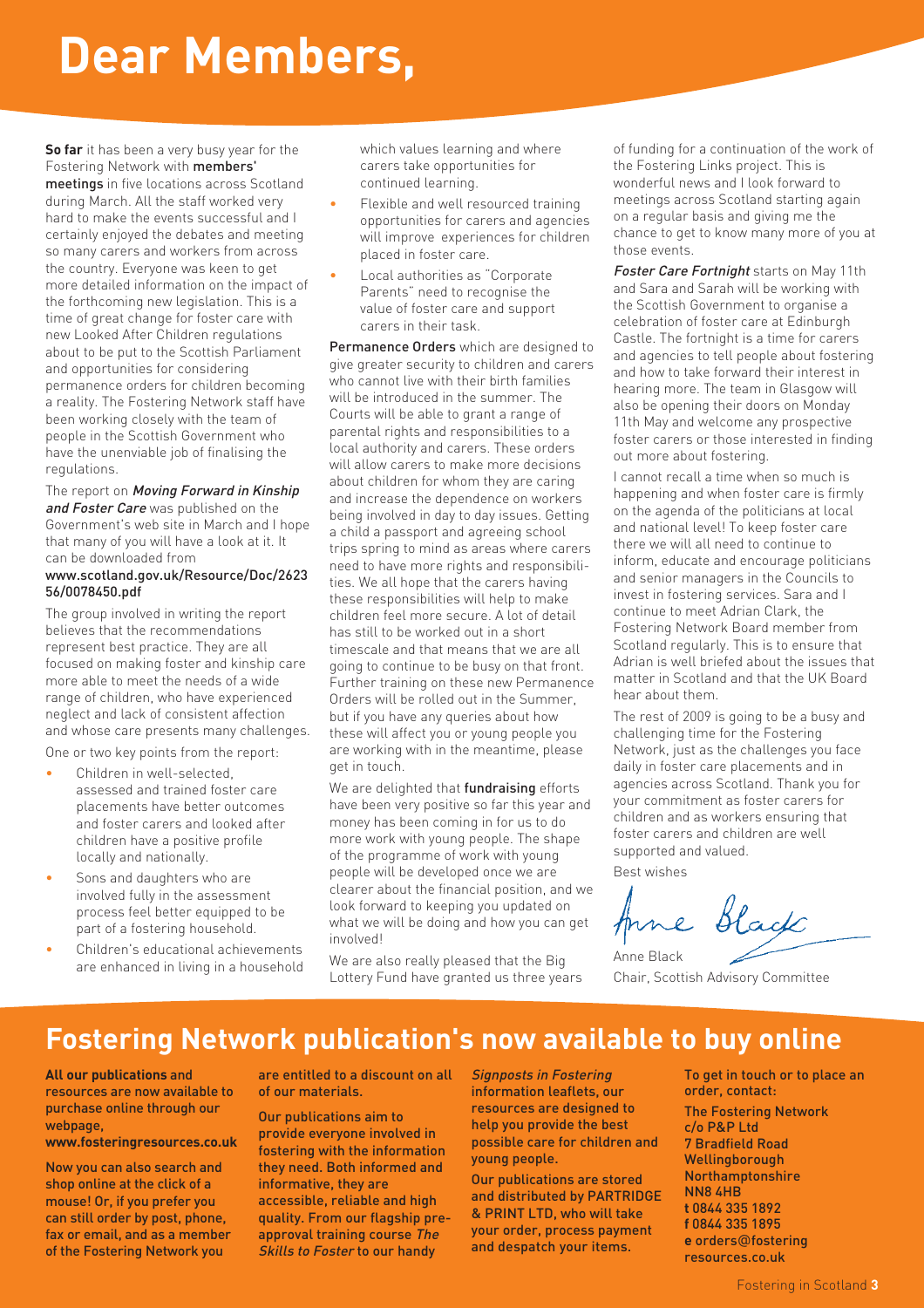

## Meetings across Scotland discuss new legislation

**A series of meetings** across Scotland in March 2009 discussed the new Adoption and Children (Scotland) Act, the revised Looked After Children regulations and the Moving Forward in foster care's recommendations for getting it right for every child.

The five events led by the Fostering Network held in Edinburgh, Glasgow, Inverness, Aberdeen and Perth brought together a range of foster carers, social workers,

fostering panel members and legal representatives. The meetings included presentations from Anne Black as chair of the working party who led on the Getting it Right for every child in kinship and foster care strategy, and also from the Scottish Government on the proposed changes to regulations and legislation.

The days were filled with a range of lively discussions, and in particular the importance of a variety of training

opportunities being available for foster carers and fostering service staff, the benefits to joining up with other agencies for a range of fostering activities and the importance of partnership working and recognising the role of all those who play a part in the fostering process.

Of particular interest was the implications and implementation of the new Permanence Order, which is contained within the Adoption and Children (Scotland) Act. This will replace the existing Parental Responsibilities and Freeing Orders and it is hoped that this will ensure a more child centred, flexible and

secure plan for those children who will not be returning home.

The Fostering Network and BAAF will jointly be drawing up guidance and delivering training across Scotland on these new changes. The regulations and legislation are due to be laid before Parliament in April and should come into force after June 2009. Feedback from the meetings was extremely positive, in spite of some clarity in some areas still being required, and we are also hopeful of holding further similar meetings to enable more discussions to take place.



# Building the Skills

#### **The Fostering Network** is launching a second edition of its flagship pre-approval training course, The Skills to Foster, in May.

The Skills to Foster has helped prepare thousands of potential foster carers for their exciting and demanding new role. However, the world of foster care has changed significantly since it was first published in 2003. Foster carers have a more varied and demanding role than ever before, not just in meeting the needs of those they care for, but in working as part of a professional workforce surrounding those children and young people.

There is a clear expectation of ongoing training, right

from the pre-approval stage. With this in mind, the new course reflects its position as the first step on a journey of learning and development. The existing Workbook will be replaced by a comprehensive Record and Resource Book. This not only consolidates learning from the training sessions, but provides more in depth information that can be kept as a reference following approval. The book is packed with activities which not only record learning, but build a bank of evidence for future training and development.

New elements have also been added to the course to reflect the situations modern foster carers may face. There are more case studies, representing the diversity of fostered children and young people, and foster carers themselves. Working in partnership with everyone surrounding a child is emphasised throughout, particularly parents and other people close to the child, as well as schools and other agencies. Participants will now also cover the basic principles of attachment theory, and be encouraged to relate this to behaviour and child development.

We hope that these developments will make The Skills to Foster even more indispensible than before.



The aim of the course has always been to provide participants with information about the knowledge, skills and abilities they need to begin a career in fostering. The second edition will be an important tool in giving them the best possible start.

The new materials will be available from May. For more information visit www.fostering.net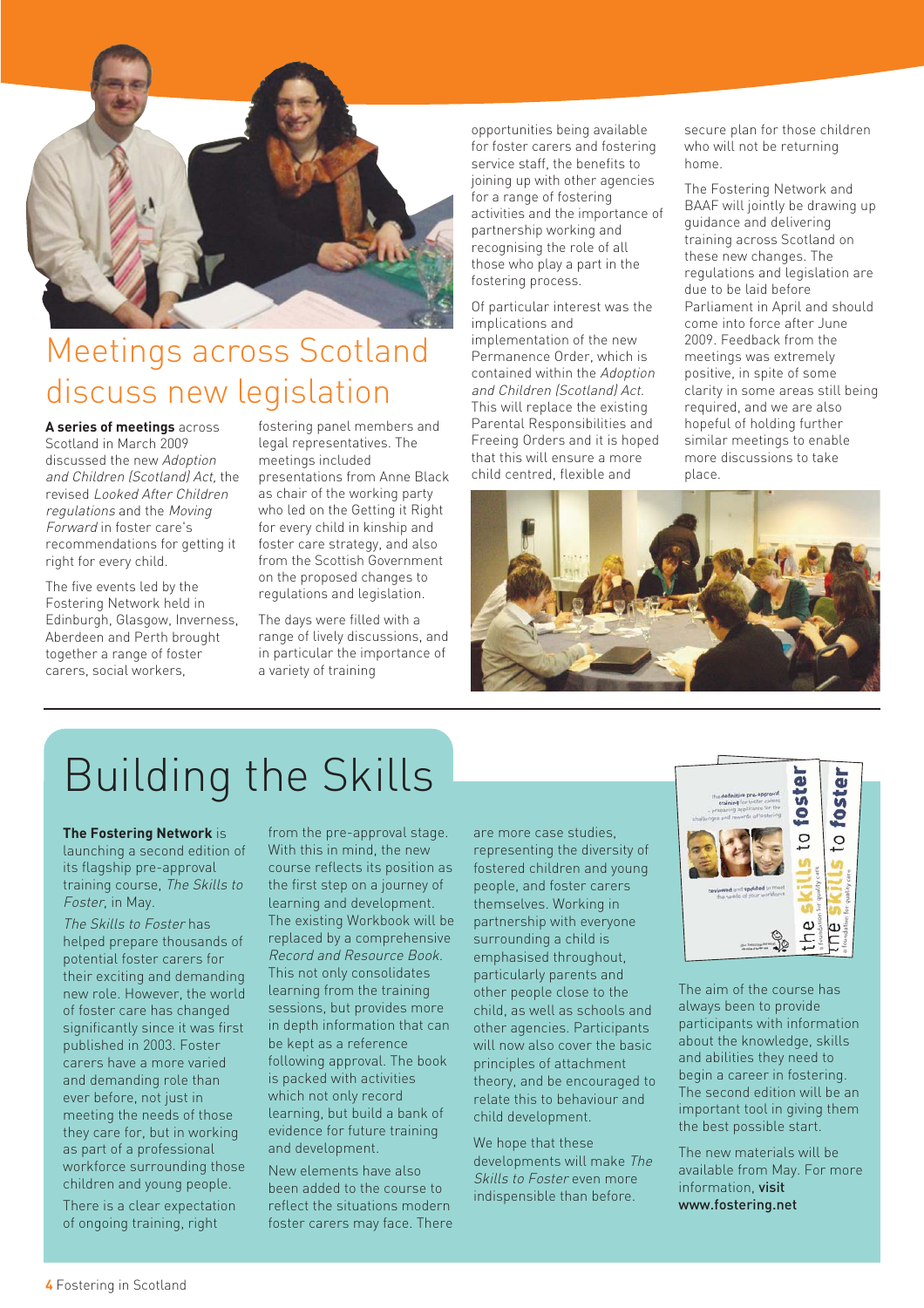

### SVQ success for North Ayrshire foster carers

**North Ayrshire's** fostering and adoption team are extremely pleased to say that they have now managed to put 11 of their 48 foster carers through their SVQ level 3 in Health & Social Care (Children and Young People). Another eight are registered to start in May this year.

Ed and Kate Baxter completed their SVQ in 2007 and nine carers, Eileen Condy, Grace McLean, Jacqueline Donlon, Sandra Smith, Linda Short, Roseann Fraser, Veron Maneely, (pictured) Marlene Leach and Tracy White (not in photo), started the program in January 2008, all managing to complete this in December 2008!

North Ayrshire Council were supported in providing this training by the Scottish Government training monies in 2007 and commissioned the UK Centre for Continuing Professional Development (UKCCPD) to carry out the SVQ

assessment. The Council then brought in Sue Robertson and Marjorie Ruddick from the Fostering Network, alongside North Ayrshire's Justine Young, to run eleven one day courses to cover the 'underpinning knowledge' for the programme. These courses included safer caring, managing challenging behaviour, child development, attachment and managing information.

The delivery of the SVQ program involved a significant time contribution from supervising social workers in the family placement team as well as from the foster carer students themselves and Director for North Ayrshire Council, Bernadette Docherty presented certificates of completion to each foster carer at a celebration lunch, thanking them for all their hard work and commitment and congratulating them on their achievement.

# New training courses for 2009

**Sue and Joy** are pleased to announce some new additions to our range of training courses in Scotland. The training team remain busy and are looking forward to continuing to meet and work with many of you over the next year.

Our new one-day Recruiting and Retaining foster carers course will take place on Thursday 20 August in Glasgow, cost £90 +VAT. The day is designed to help participants to identify their fostering services recruitment needs and outline and explore a range of recruitment techniques that have worked in other fostering services. The course will build on the findings from the Fostering Network's Recruitment and Retention project, sharing effective practice in Scotland.

Play therapist, Shelagh McFarlane will be working with the team to deliver our revised, Understanding the Importance of Child's Play. This one day course takes place on Tuesday 25 August in Glasgow,

cost £95 +VAT. The day will enable adults to gain insight into the child's world by joining them in their play, observing and valuing them. It will also give adults the opportunity to experience play and understand the powerful emotions play can evoke. Play gives the child the opportunity to access their internal world, master their stages of development and helps them re work emotional trauma. Making time to play with a child will help the attunement between the child and adult. It also gives the child and adult the opportunity to experience fun and creates new memories.

These are just some of the many courses we deliver and if you would like them more local to your area or are looking for something different we are always happy to tailor our courses to suit your specific needs. You can get in touch with Joy and Sue directly on 0141 204 1400



### **Forgotten Voices submitted to film festival**

**Our fantastic DVD** produced by the Young People's project last October has recently been submitted to the Showcomotion Young People's Film Festival. We are hopeful of hearing whether the film is an award winner in the UNICEF Film Award category by June 2009. The annual film festival screens films made by or young people and prioritises films representing the lives of children from around the world and addressing issues which are pertinent to groups of young people. The festival is attended by both international and national media and we are really proud to have had the opportunity to submit the film.

Originally in a report form, the project then created a DVD in partnership with the big step and voices the words of young people themselves, bringing together a unique collection of the thoughts, views and feelings of young people who have direct care experience of foster care including the sons and daughters of foster carers and children and young people in foster care.

The film touches on issues such as going into foster care, preparation for foster care, relationships within the fostering household, contact and education, and is an invaluable resource for training and awareness raising with prospective foster carers and social workers, among others.

The DVD is available to download from our website

www.fostering.net or can be purchased, cost £23.50, plus VAT, plus £1.50 p&p. So far 17 fostering agencies/ local authorities have ordered up copies of the resource so make sure that you have your copy by contacting Linda Curran in the Glasgow office. Hard copies of the report are also available.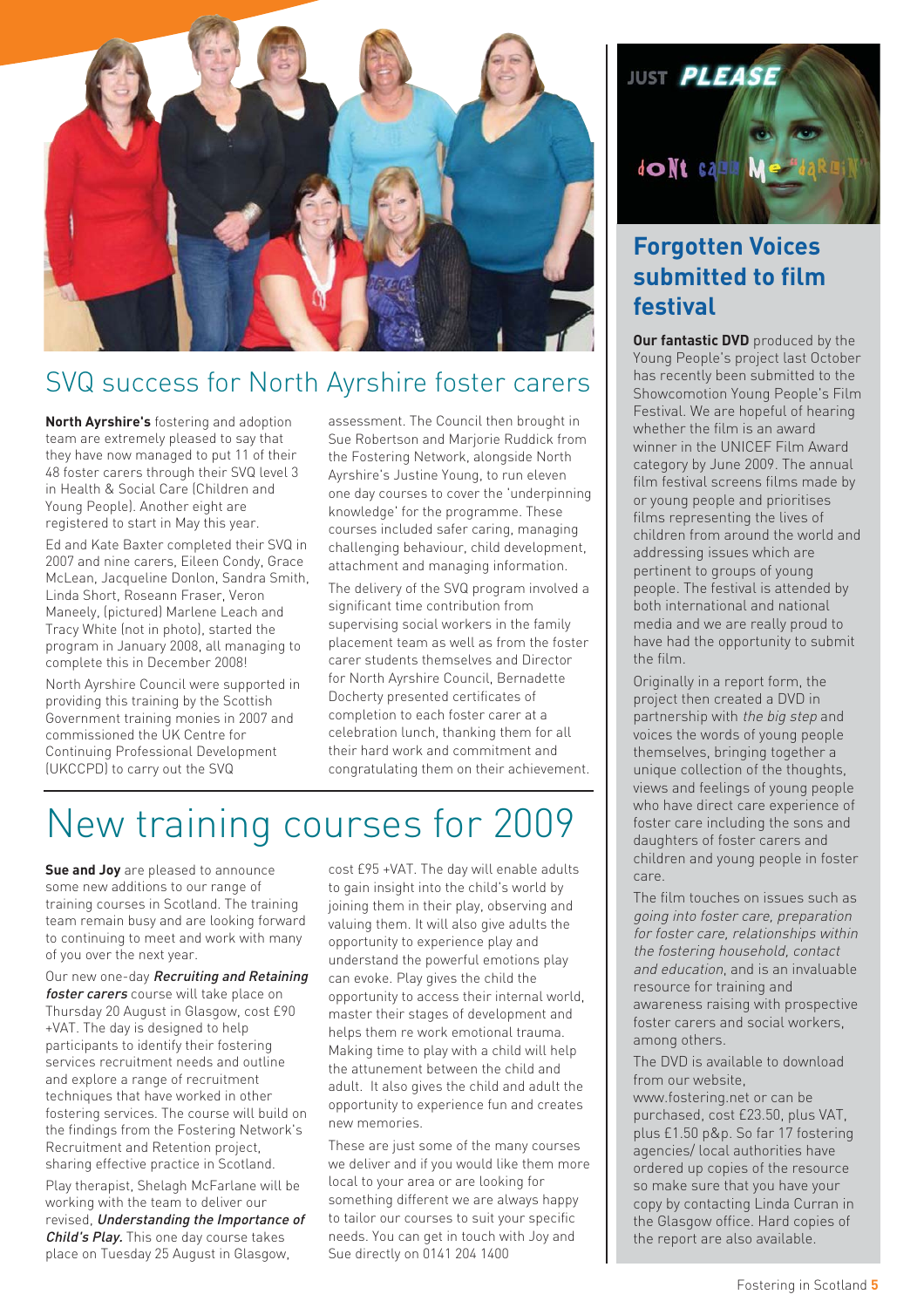

### **Young peoples guide to Overnight Stays published**

#### **Following the recent**

publication of overnight stays guidance for practitioners on how to support young people who are looked after to have sleepovers with friends, the Scottish Government has worked with Who Cares? Scotland to produce versions for children and young people.

These booklets are a good way for foster carers to arrange overnights and also to explain to children and young people what information 'host families' may need to know about them, e.g. whether the young person needs an inhaler for asthma. The booklets also cover why, for some young people, it may not be appropriate to have an overnight stay.

Two versions of the booklet are available: one for 8-12 year olds and one for over 12's and have been widely circulated across Scotland to provide young people with information on what rules and arrangements need to be followed before allowing young people to have a sleepover. They can also be found on the website, www.scotland.gov.uk/ overnightstaysfor8to12 and www.scotland.gov.uk/ overnightstaysforover12



### **Renfrewshire Foster Carer's Complete SVQ**

**The first group** of foster carers to complete their SVQ attended the recent Social Work Professional Training Award Ceremony to have their achievement recognised. The awards were presented to them by Peter McLeod, director of social work and Councillor Eileen McCartin, Chair of the Community and Family Care Policy Board. (The photograph shows three of the successful candidates along with the director and Councillor McCartin.)

Workplace assessor, Colin Cunningham says: "The award which the foster carers undertook was the Children's Care, Learning and Development Level 3 award. We decided that this award would be most appropriate given the focus on the child's development. This allowed us to focus on how carers support the child's development in a holistic way.

our centre there were a number of areas of the assessment which provided a challenge for the carers and their assessor alike. It was acknowledged right from the start that flexibility was the key to successfully supporting the carer's in completing the award. It was decided to run half day support sessions for carers to attend where they could work on written work, speak with each other and get support from the assessor. These sessions proved successful, although in order to increase the flexibility it was decided for the second group to have full day 'drop in' style workshops.

"Currently there are five foster carers working towards their award with another group of four starting in April 09. These groups are already benefitting from the hard work of the first group as they move forward in completing their award."

"As this group were the pilot group for

# **Change to insurance for over 18's**

**We are delighted** to announce that the Fostering Network no longer have a separate membership category for over 18's. Previously this had meant that once sons and daughters of foster carers turned 18, they were no longer covered by our legal insurance and members had to make sure they were covered separately.

#### **What it covers**

Our legal insurance now covers the legal costs associated with your work as a foster carer and covers you as a member, your parents, husband, wife or partner and your children (whether birth children, adopted or when under 18 were granted a residence order with the foster carer), all of whom permanently reside within Great Britain, Northern Ireland, the Channel Islands and the Isle of Man.

#### **What's not covered**

The policy does not cover the husband,

wife or partners of your birth or adopted children, whether they remain living in your home or in their own home, or foster children who remain in your home once they turn 18 but who hadn't been subject to a formal residence order.

#### **How to get in touch**

Remember, in the unfortunate event of an allegation being made against you or if you need representation, please make sure that you telephone the Legal Advice Line on 0870 164 8020 as soon as you become aware of the need for representation, explain the situation to the Legal Adviser and let them know that you are a member of the Fostering Network.

Further information and the full terms and conditions about what is covered is available from our membership team, **t** 0207 620 6400, or download the policy from www.fostering.net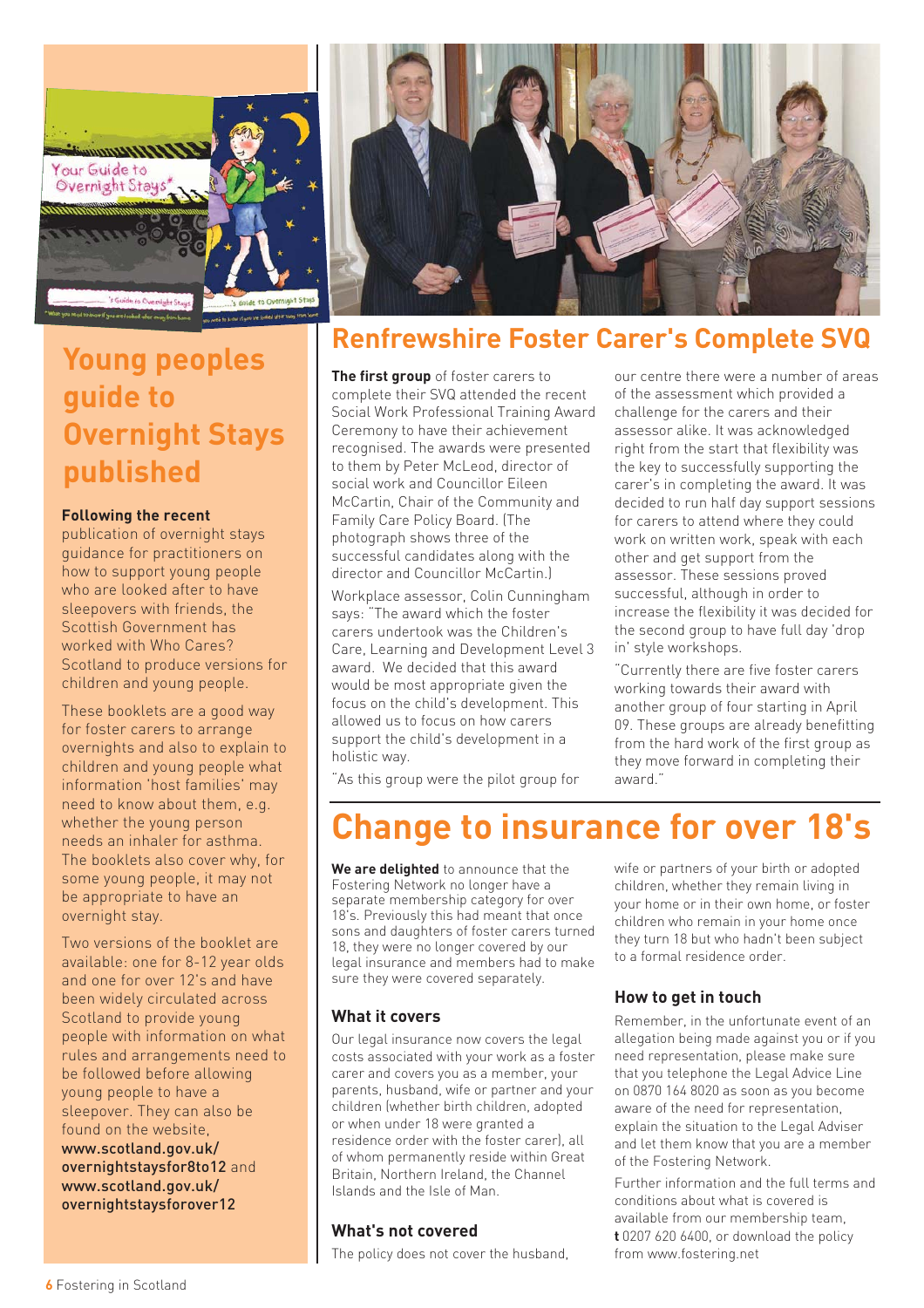### Advice and information from the Fostering Network - how to use the service

**As many of you may know,** our Advice & Mediation service has been of great benefit to our members over the years and advice worker Sandra Moody has been providing fostering information and

advice on a range of queries for almost 18 years! More recently, Sandra was joined by Sue Hardman who responds to queries across the North East of Scotland, with Sandra covering Central and South Scotland.

Both Sandra and Sue are currently funded by the Scottish Government to provide telephone support to all foster carers and fostering services in Scotland, whether you need confidential advice on a complex problem, independent mediation or a straightforward answer to a query.

Our service has been used over the years for a whole range of queries, including, among many others:

- $t \geq v$
- *insurance*
- payments and benefits
- household pets
- setting up a foster care association
- differences over care plans for young people
- allegations

The service has been used by foster



carers, kinship (family and friends) carers, social workers and students, among many others, from a range of organisations. Sandra and Sue, and other members of the team in Glasgow, are keen to support our members, and often go above and beyond our remit to make sure that your queries are responded to! Sandra says: "We aim to try and answer any query that anyone has about fostering."

While Sandra and Sue may not be able to visit you in person, they will respond to all queries, whether by phone, email or post. Sandra works from our Glasgow office Monday to Thursday from 10am til 4pm and Sue works from home, various days usually between 830am and 230pm. We also have our website, www.fostering.net which has a huge range of information and

resources that may help with answering your query.

Remember, in addition to receiving this Fostering in Scotland newsletter, if you are a member of the Fostering Network you can also benefit by accessing resources in the 'members only' section of the website. Your membership also includes:

- Free legal expenses insurance
- 24 hour, 365 days a year legal assistance, medical advice, stress counselling service t 0870 164 8020
- Tax helpline for advice on tax matters
- Our quarterly national Foster Care magazine
- Fosterline the confidential advice line for foster carers based in our London office
- The Fostering Network's information service **t** 020 7621 1884
- events

To get in touch with Sandra or Sue, they can be contacted: Sandra Moody

- **t** 0141 204 1400
- **e** sandra.moody@fostering.net

Sue Hardman **t** 01330 811896 **m** 07501 224498 **e** susan.hardman@fostering.net

# **SWIIS foster carers pilot foster carer course**

**Three foster carers** with SWIIS Foster Care (Scotland) have recently begun a new program of study being piloted in partnership between the Open University in Scotland and SWIIS.

The new health and social care program, the K101 [Integrated Vocational Route], developed and delivered by the Open University, will combine both vocational and academic elements and will enable students to gain practical skills alongside a solid knowledge base.

As with other Open University courses, foster carers will be able to enjoy a flexible, part time, home based approach to learning. The course will work towards achieving both a Certificate in Health and Social Care [the first 60 credits towards the B.A. in Social Work] as well as an NVQ level 3 in Health and Social Care and will use a range of materials including DVDs, resources, workgroups, online discussions and regular support from a tutor.

SWIIS Training and Development Coordinator, Roy Lawrence says: "SWIIS places great value on the professional approach taken by our workforce and supports this by providing opportunities for all staff and carers to enhance their practice through accessing continuous professional development.

"We are aware of the continuous drive towards a tightly regulated workforce through the Scottish Social Services Council remit to register the social care workforce and scrutinise practice in line with the professional standards set out in the Code of Practice for Social Service Employees. SWIIS fully embraces the notion of being a 'learning organisation' and the drive towards a culture within social care of registration and professional practice. We feel that our organisation recognises the benefits of 'reflective practice' and 'lifelong learning' and that the promotion of these demonstrates

an intrinsic support for employees to provide the best possible outcomes for all children and young people that are placed with SWIIS.

"SWIIS is delighted to become an 'Employer Partner' with the Open University for the pilot programme of the K101 [IVR], allowing SWIIS foster carers an opportunity to develop their careers as well as enhance their practice. As this is a completely new award and SWIIS is the only organisation in Scotland involved in the pilot, we have agreed to become involved in a full evaluation of the programme and recognise the chance this presents to develop a positive relationship with the Open University."

We look forward to hearing how the students progress with the pilot and will keep you posted on how they have found the course in a future edition of Fostering in Scotland.

# Members prices on training, publications, conferences and